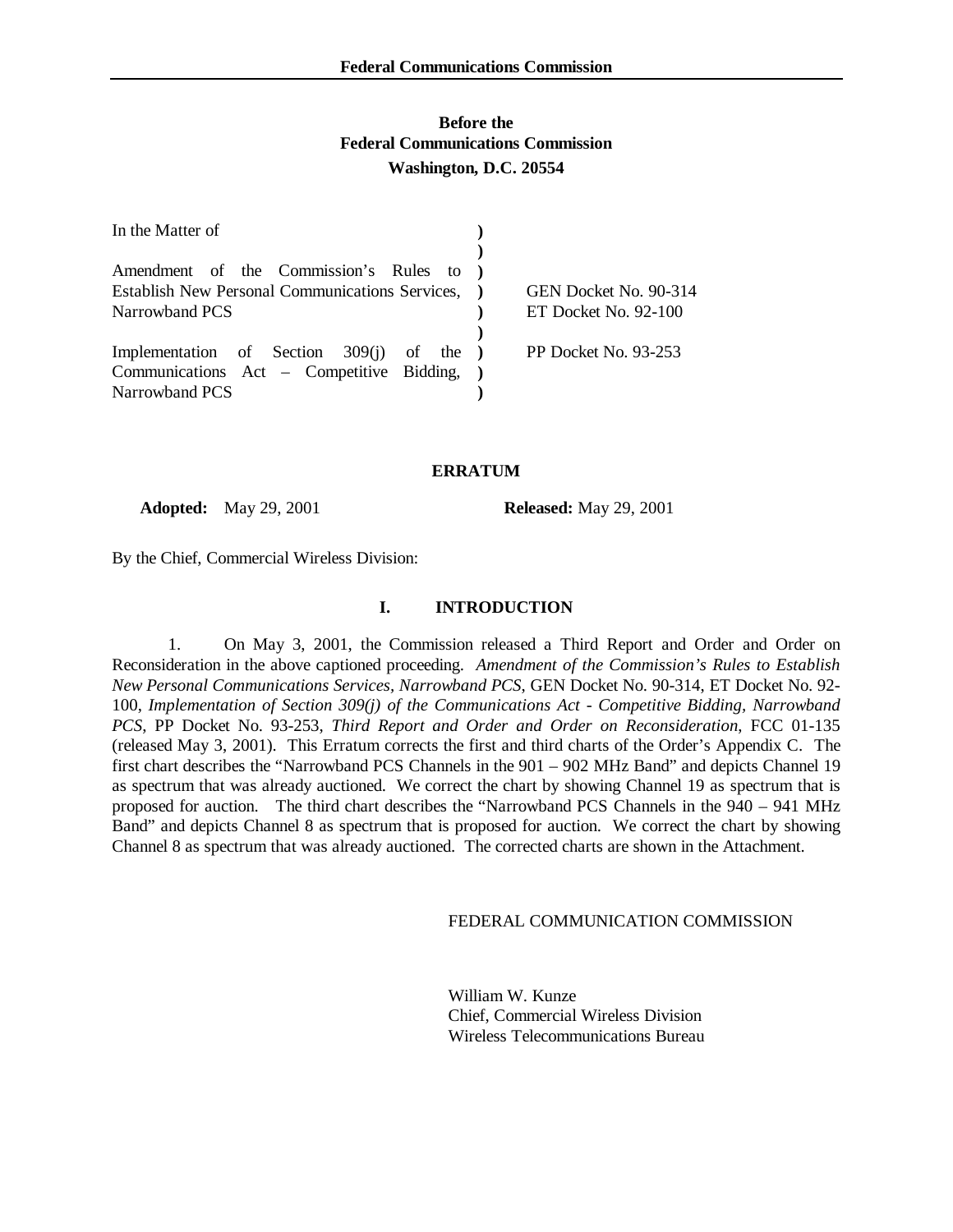### **ATTACHMENT**

# **APPENDIX C**



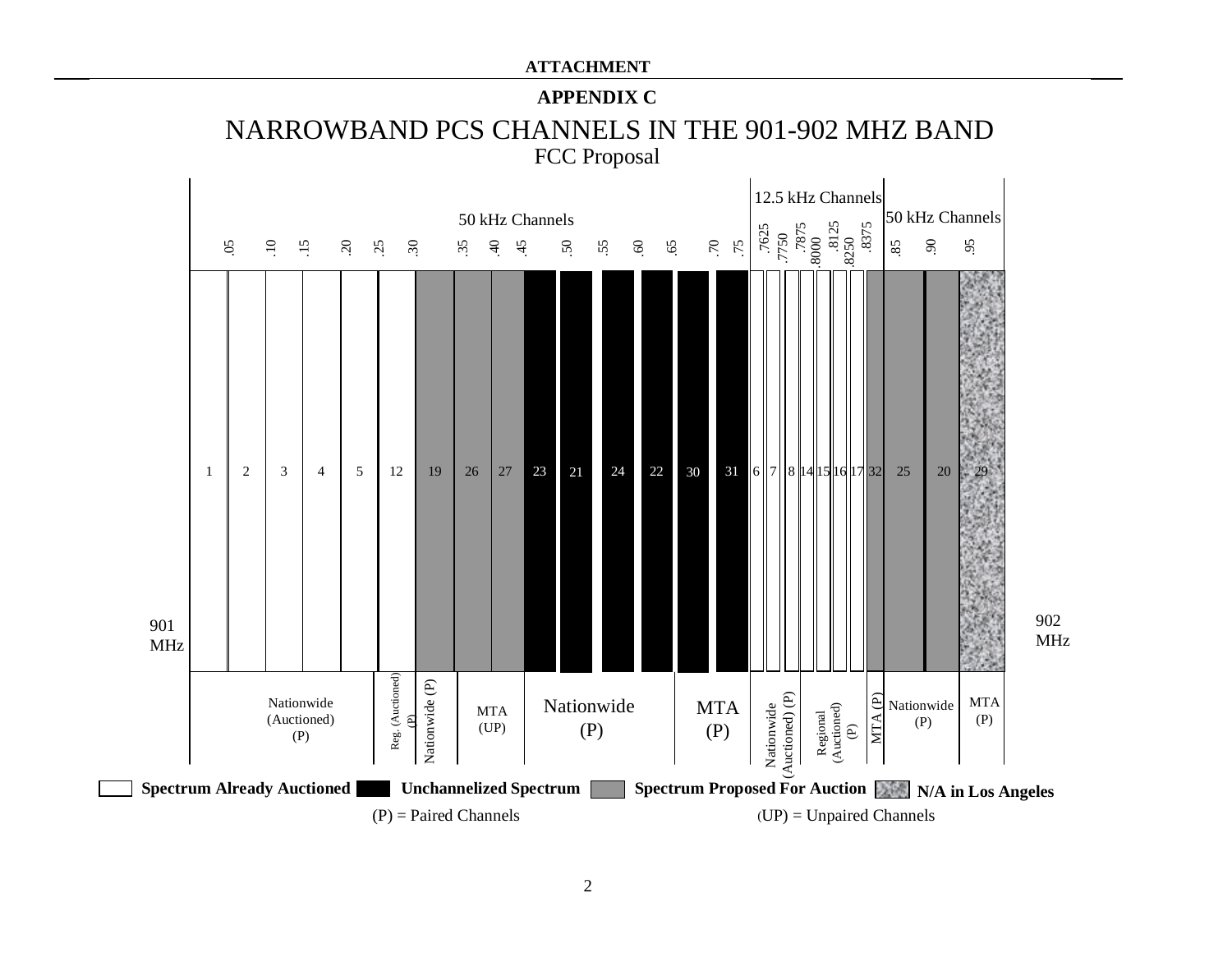